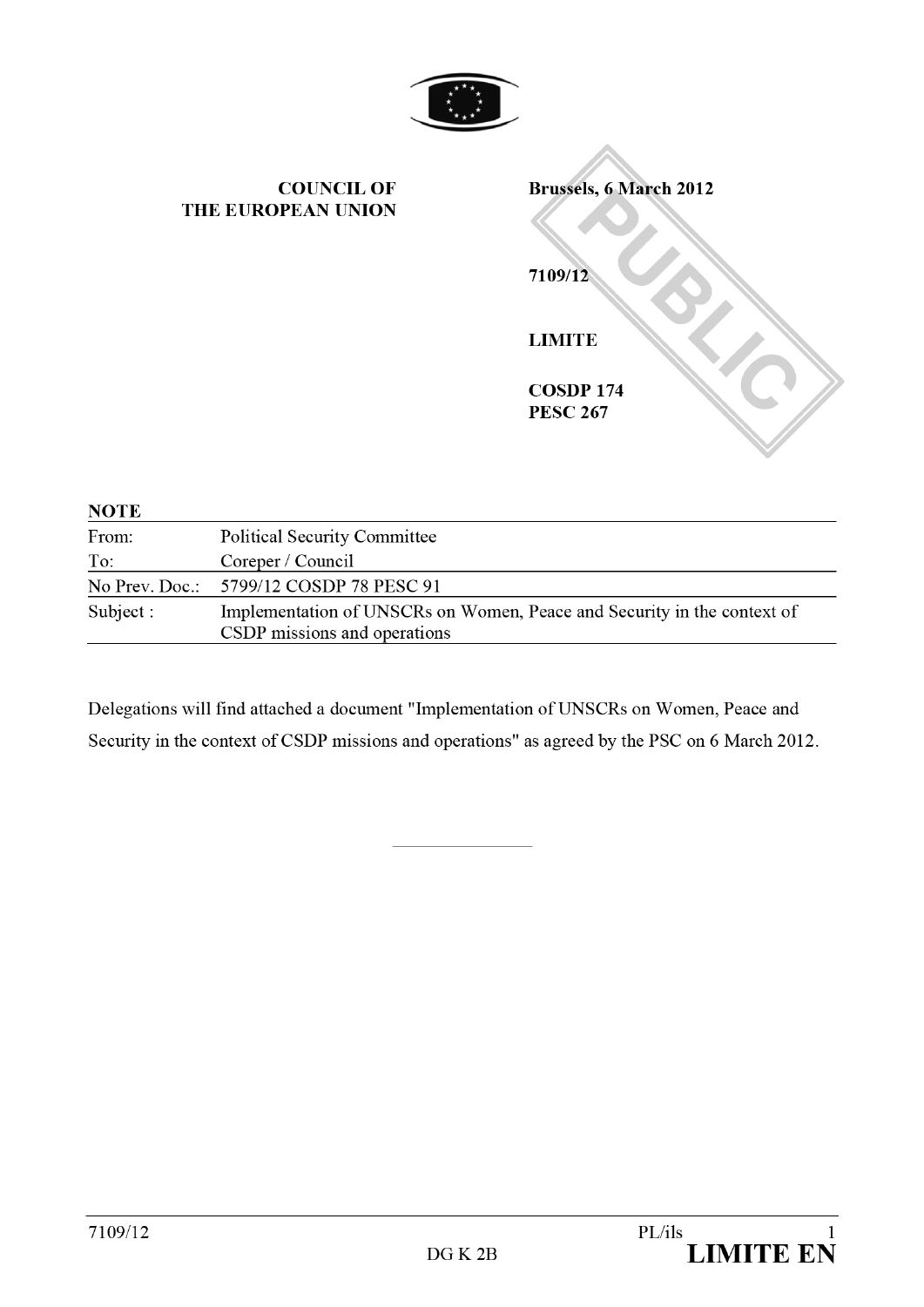# **IMPLEMENTATION OF UNSCRS ON WOMEN, PEACE AND SECURITY IN THE CONTEXT OF CSDP MISSIONS AND OPERATIONS**

#### **Key reference documents**

- Ref A: Resolution 1325 (2000) of the United Nations Security Council on women, peace and security (UNSCR 1325)
- Ref B: Resolution 1820 (2008) of the United Nations Security Council on women peace and security – violence against women (UNSCR 1820)
- Ref C: Compilation of Documents: Mainstreaming Human Rights and Gender into European Security and Defence Policy, Brussels, 2008 (http://www.consilium.europa.eu/ueDocs/ cms Data/docs/hr/news144.pdf)
- Ref D: Comprehensive approach to EU Implementation of United Nations Security Council Resolutions 1325 and 1820 on Women, Peace and Security (doc. 15671/08)
- Ref E: Implementation of UNSCR 1325 as reinforced by UNSCR 1820 in the context of ESDP (doc. 15782/3/08)
- Ref F: Resolution 1888 (2009) of the United Nations Security Council on women, peace and security (UNSCR 1888)
- Ref G: Resolution 1889 (2009) of the United Nations Security Council on women, peace and security (UNSCR 1889)
- Ref H: Implementation of UNSCR 1325 and UNSCR 1820 in the context of training for the ESDP missions and operations – recommendations on the way forward (doc. 13899/09)
- Ref I: Concept on Strengthening EU Mediation and Dialogue Capacities (doc. 15779/09)
- Ref J: Resolution 1960 (2010) of the United Nations Security Council on women, peace and security (UNSCR 1960)
- Ref K: Lessons and best practices of mainstreaming human rights and gender into CSDP military operations and civilian missions (doc. 17138/1/10)
- Ref L: Package of three draft concepts containing standard training elements on Human Rights, Gender and Child Protection in the context of CSDP (doc. 17209/10)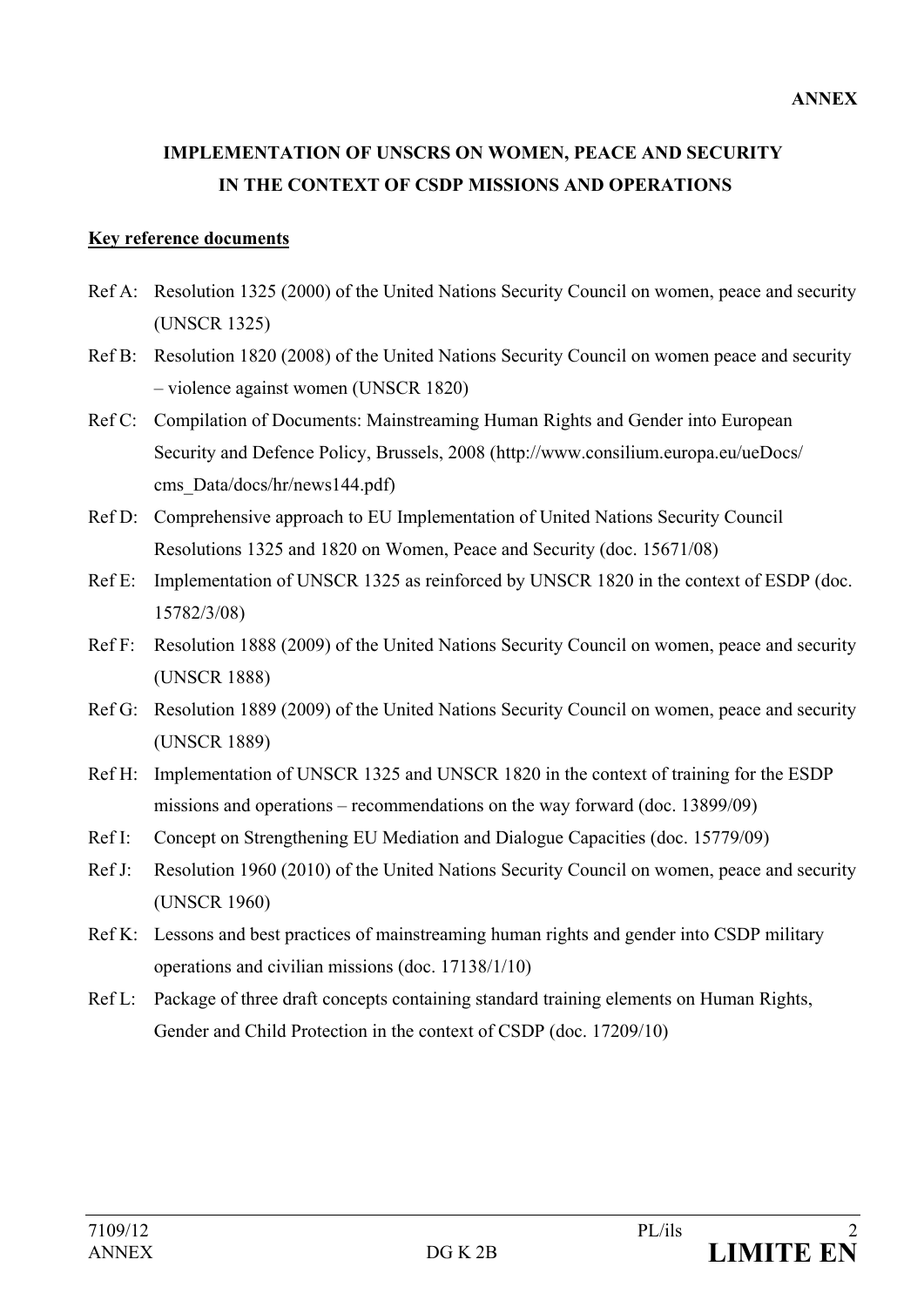- Ref M: Revised Guidelines on the Protection of Civilians in CSDP Missions and Operations (doc. 15091/10)
- Ref N: Report on the EU indicators for the Comprehensive Approach to the EU implementation of the UNSCRs 1325  $& 1820$  on Women, Peace and Security' (doc. 9990/11)

# **I. INTRODUCTION**

## **The UN context**

On 31 October 2000 the UN Security Council adopted resolution 1325 on women, peace and security as the first UNSCR to recognise the distinct experiences and contributions of women in the context of peace and security. Essentially, it recognised 'that women's exclusion from peace processes contravenes their rights, and that including women and gender perspectives in decision-making can strengthen prospects for sustainable peace'. It specifically addressed the situation of women in armed conflict and called for their participation at all levels of decision-making on conflict resolution and peace-building. The UN has conceptualised the resolution into four pillars of participation, prevention, protection and relief and recovery.

With increasing international attention to the horror of war rape and sexual exploitation and abuse, the Security Council adopted UNSCR 1820 in 2008 to further the obligation to act on the second and third pillars of 1325 – prevention and protection. The aim was to bring greater attention to conflict-related sexual and gender based violence (SGBV) as a tactic of warfare and a matter of international peace and security, requiring a peacekeeping, justice, services and peace negotiation response. This resolution was also ground breaking as it finally designated SGBV as a war crime and a tactic of war.

Leading up to the tenth anniversary of 1325, the Security Council released two further resolutions – 1888 and 1889. These called on Member States and the UNSG to further commit to implementation and develop tools, reporting mechanisms, responses, services, indicators, monitoring, planning and funding. UNSCR 1889 (2009) complements 1325 as it calls for the establishment of global indicators to measure progress on its implementation. Resolution 1888 (2009) aimed to strengthen UNSCR 1820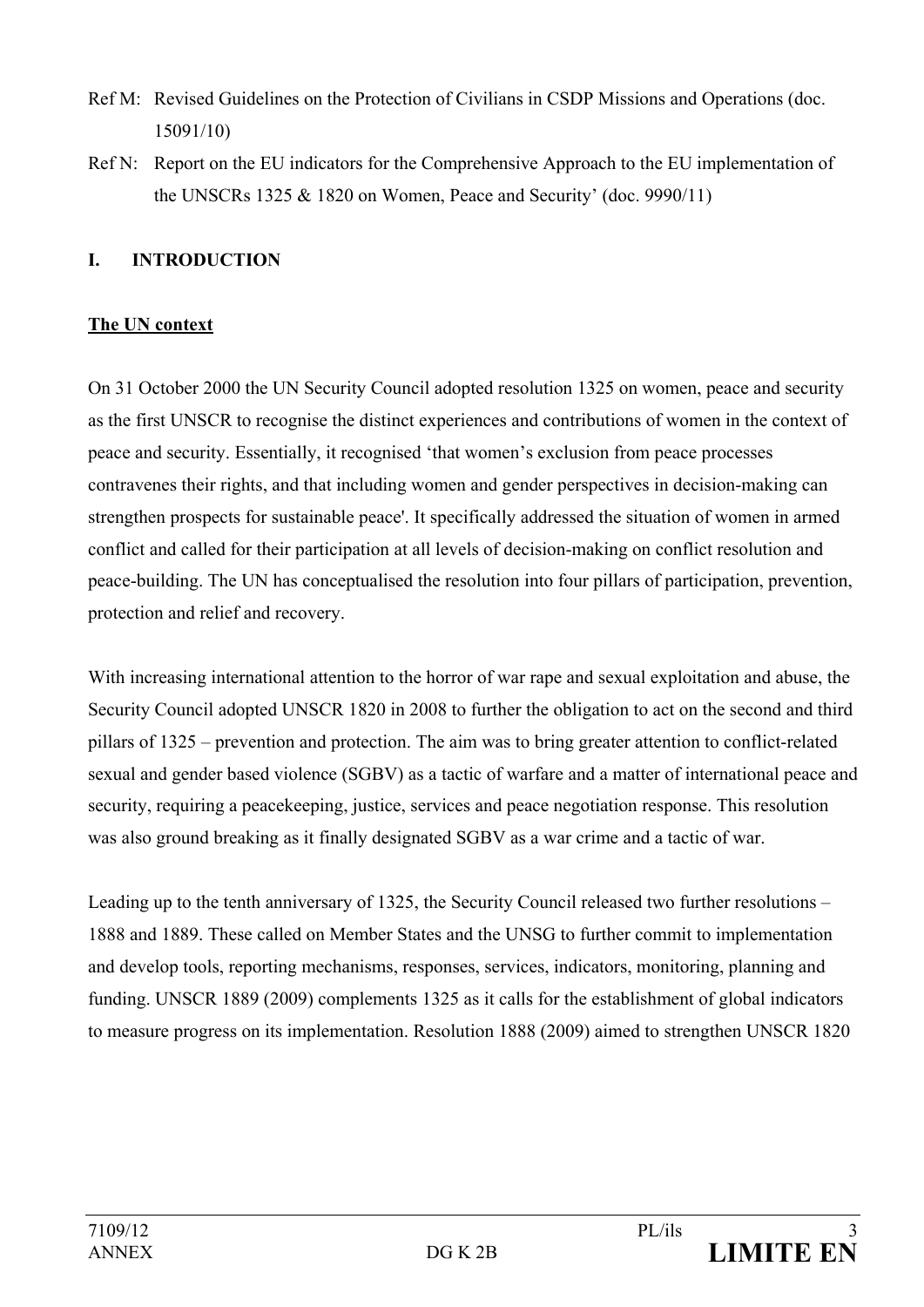by focusing on strengthening leadership, expertise and other institutional capacities within the United Nations and in Member States to help put an end to conflict-related sexual violence. Resolution 1888 also established the mandate of a SRSG on Sexual Violence in Armed Conflict.

In 2010, this framework was further strengthened with UNSCR 1960. This resolution focused on addressing gender-based violence in conflict, in particular, and the language obliged the UNSG to publish lists of perpetrators and for sanctions committees to use this as a 'basis for more focused United Nations engagement with those parties, including, as appropriate, measures in accordance with the procedures of the relevant sanctions committees' hence attempting to act on impunity.

It also firmly requires the UNSG to 'track and monitor' and develop a strategy for implementing 1820 and 1888.

# **The EU Commitment and action**

Following the earlier mentioned UNSCRs, the EU has firmly committed to advancing and implementing the goals related to women, peace and security. EU's strong policy on women, peace and security is based on:

- the joint Commission and Council document ['Comprehensive EU Approach to the](http://register.consilium.europa.eu/pdf/en/08/st15/st15671-re01.en08.pdf)  [Implementation of UNSCR 1325 and 1820 on Women, Peace and Security'](http://register.consilium.europa.eu/pdf/en/08/st15/st15671-re01.en08.pdf) of December 2008. This document outlines common definitions and principles, and includes a series of specific measures to move forward.
- the December 2008 operational paper ['Implementation of UNSCR 1325 as reinforced by](http://register.consilium.europa.eu/pdf/en/08/st15/st15782-re03.en08.pdf)  [UNSCR 1820 in the context of ESDP',](http://register.consilium.europa.eu/pdf/en/08/st15/st15782-re03.en08.pdf) building on the previous operational document (2005) and checklist (2006) on the same topic and taking into consideration new developments, notably the UNSCR 1820 on sexual violence.
- In 2010, the EU adopted progress indicators to measure how it implements this policy; the first report was issued in May 2011 and provides important insight to the current state of play.

In addition, in November 2009 the EU devoted further attention to gender training for CSDP personnel with the adoption by the Council of the document 'Implementation of UNSCR 1325 and 1820 in the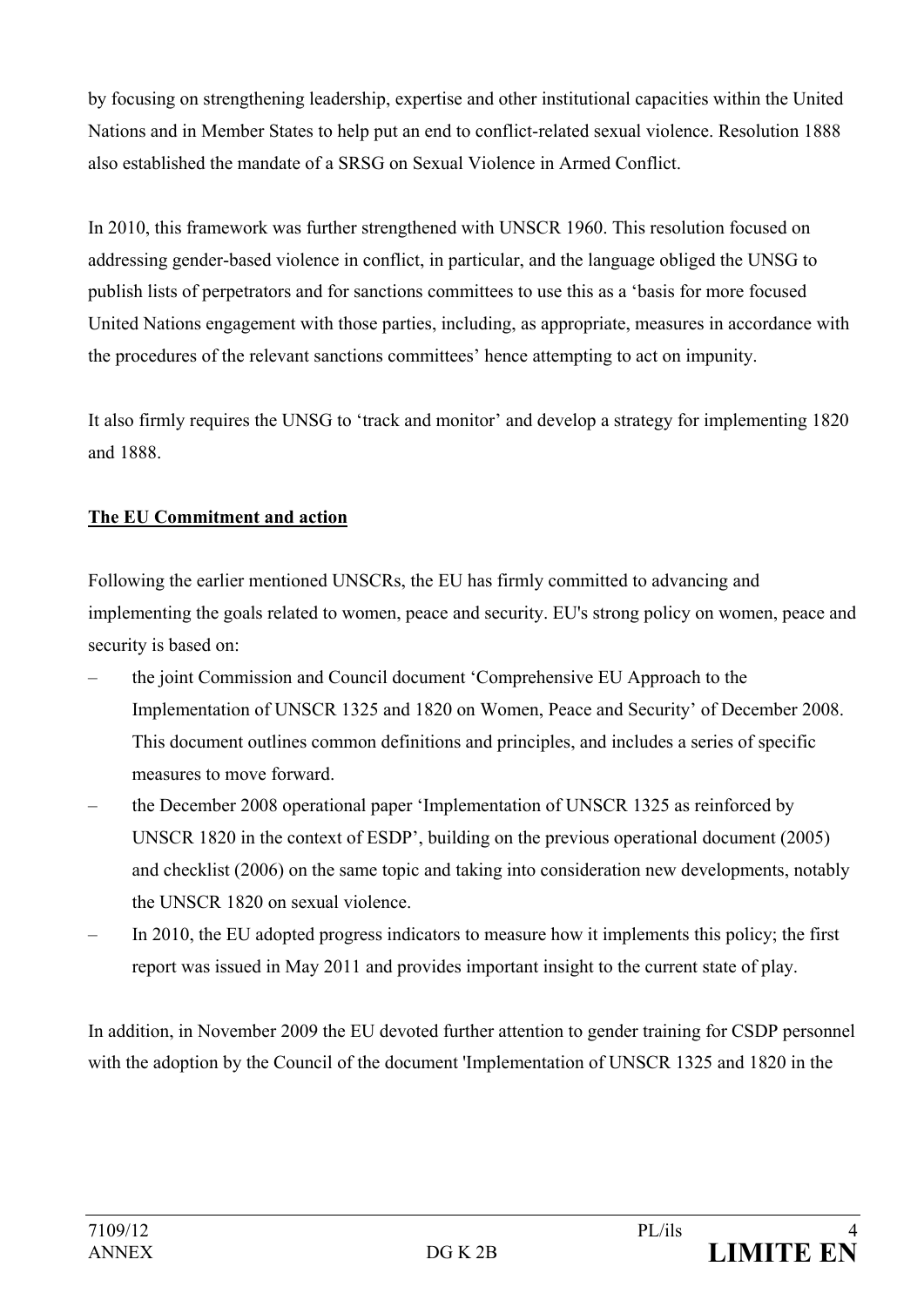context of training for the ESDP missions and operations – recommendations on the way forward'. The document, based on an inventory of EU MS' gender training practices, contains specific recommendations to improve the coherence and quality of pre-deployment training for staff deployed in CSDP missions and operations.

It also aims to ensure the availability of and access to gender training, for example by developing standard elements for a training curriculum on the implementation of UNSCRs 1325 and 1820 in CSDP. Basic EU/CSDP standard training elements were then agreed by the EU in the autumn of 2010, in the format of a 'Package of three draft concepts containing minimum standard training elements on Human Rights, Gender and Child Protection in the context of CSDP', also envisaging the finalisation of fully-fledged training modules as soon as possible.

Importantly, on the basis of two meetings of CSDP missions' and operations' gender advisers and focal points, one of which together with the respective human rights advisers, in 2010 the Council adopted the first thematic lessons and best practices report on mainstreaming human rights and gender in CSDP. This report contains a number of recommendations, including undertaking a revision of the current document. Many of the recommendations of this report have been used to inspire the present revised document.

# **II. AIM**

According to the 2008 document 'Implementation of UNSCR 1325 as reinforced by UNSCR 1820 in the context of ESDP', the document should be viewed as a living document and require adaptation as lessons are subsequently identified and implemented. Responding to this, and taking into consideration new developments as outlined above, the present document introduces a revised EU policy for the implementation of UNSCRs on women, peace and security in the context of CSDP.

The aim of the present document is to ensure gender mainstreaming and implementation of UNSCRs on women, peace and security from the early planning to the conduct of CSDP missions and operations, including their follow-up and evaluation. The document is to be used by all actors involved in planning and conducting CSDP missions and operations, particularly including the Heads of Missions and Operational Commanders, as the key implementers of this policy at the operational level.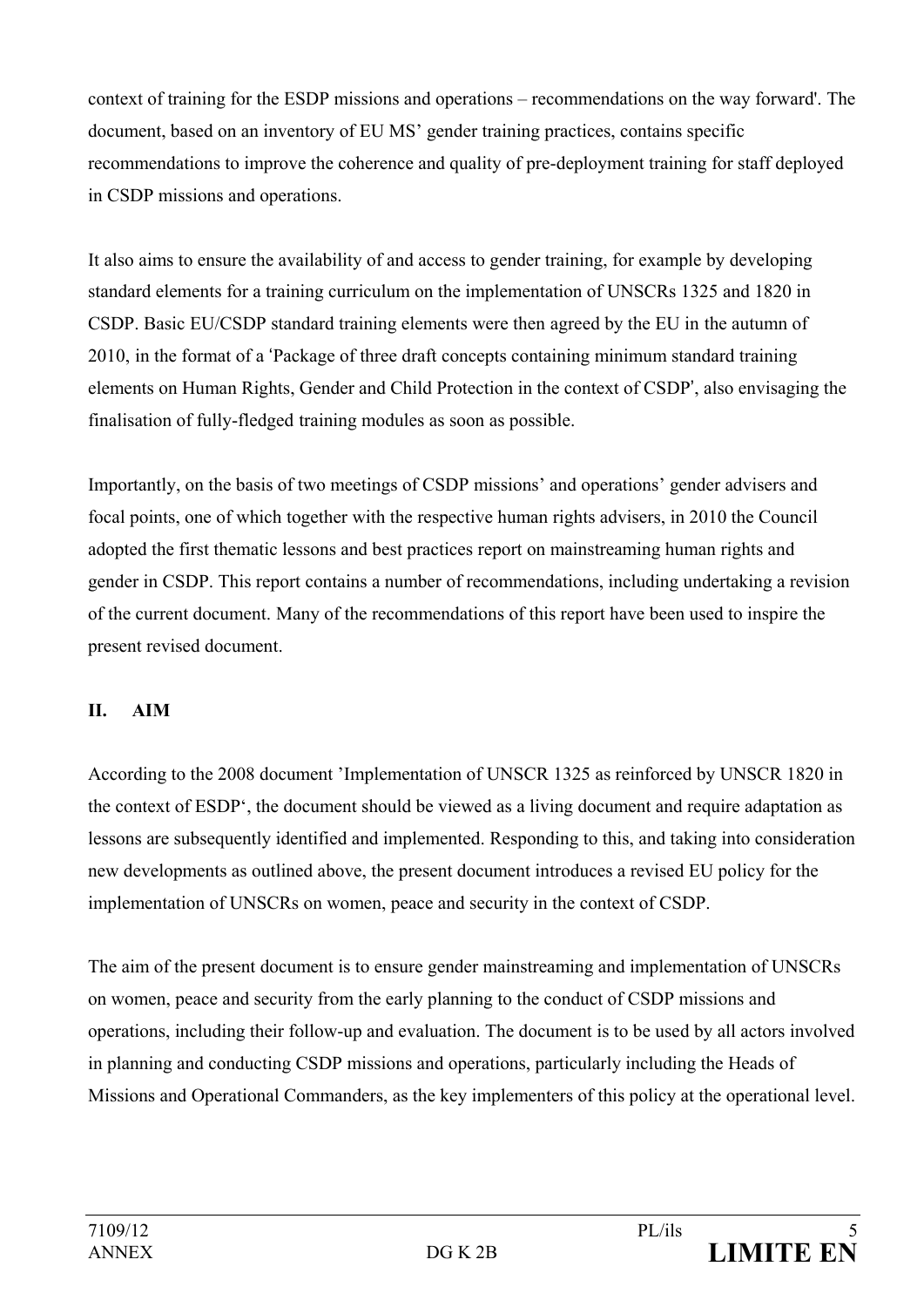## **III. DEFINITIONS AND GUIDING PRINCIPLES**

In what follows, the document employs the title 'gender, peace and security', marking the clear intention to make sure that both men and women are concerned by the issues dealt with and to avoid the often perceived misconception that the policy relates to women only.

Gender equality is a fundamental principle of the EU's Common Foreign and Security Policy (CFSP), and as such also a central consideration for crisis management capacity. Gender mainstreaming in the area of CSDP is not a goal in itself; the ultimate objective is to increase the EU's crisis management effectiveness and impact, as well as to promote the human rights of both men and women.

Gender mainstreaming concerns both sexes, and requires the commitment and participation of both men and women.

Acknowledging the EU commitments to human rights, gender equality and gender, peace and security, each and every member of CSDP missions and operations have a personal responsibility to take these objectives into account in his/her work. Leadership at various levels has a particularly central role in implementing the EU policy.

In their efforts to mainstream women, peace and security objectives, CSDP missions and operations will be informed by the three Ps (Protection, Prevention and Participation) and the humanitarian aspects set out in the UNSCR 1325 and subsequent resolutions.

# **IV. MEASURES TO IMPLEMENT GENDER, PEACE AND SECURITY - CHECKLIST**

# **Measures to ensure both men's and women's representation at all decision-making levels**

– Improve the gender balance in all relevant bodies involved in preparing CSDP missions and operations;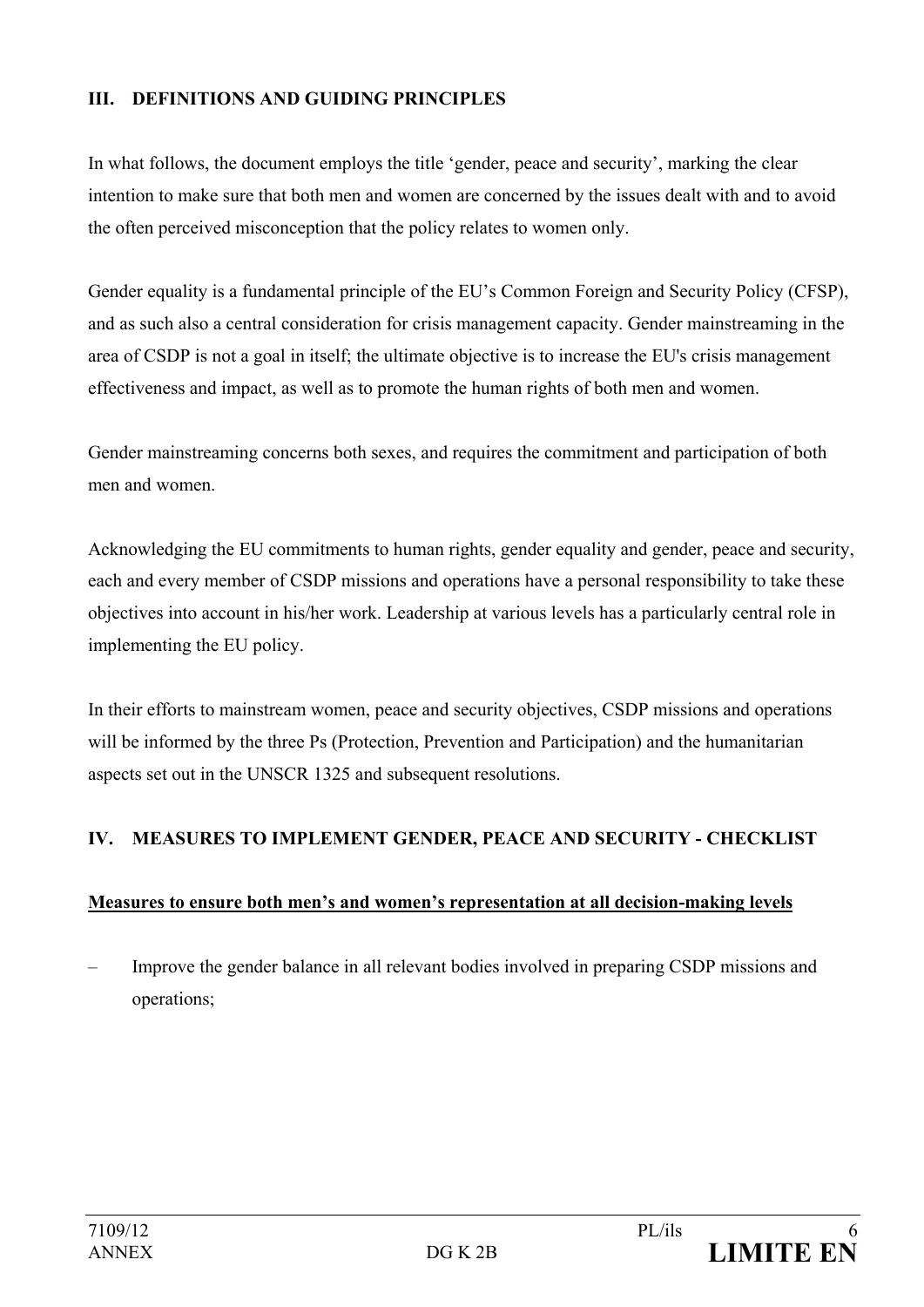– Generate a more gender-balanced pool of potential candidates for upcoming international assignments and vacancies, in particular senior CSDP positions. To this end, increase the awareness among women of the recruitment opportunities in the CSDP missions and operations. The Member States and the EEAS should also consider gender balance when nominating and appointing positions on all levels including senior positions in missions and operations, as well as in the EEAS crisis management structures.

#### **Planning and conduct of CSDP missions and operations**

## **1) Advance planning**

#### Early Warning and Situation Analysis – EU Watch List

• SITCEN and EUMS are to consider gender, including sexual and gender-based violence, as a factor in situation analyses and be encouraged to liaise and to share information with EU Member States present and other organisations, i.a. relevant UN agencies, OSCE, AU, NATO, ICRC and NGOs, who could have valuable information and experiences. The specific situation, including in terms of security, of both men and women needs to be analysed, as appropriate.

## Exploratory missions, Fact Finding Missions and Planning Teams

- Exploratory missions, fact finding missions, planning teams and all other planning activities are to consider gender aspects. Such missions and teams are to ensure the inclusion of relevant gender expertise. In addition to mainstreaming gender aspects throughout the analysis (for example with regard to the causes of conflict, men and women victims, current security situation of both men and women, women's participation in decision making), a specific section on gender aspects, including where relevant on sexual and gender-based violence, is to be included in the mission reports.
- The relevant local EU human rights country strategies should be used when preparing the mission. Information is to be collected on gender dimensions in the different functional areas covered by the assessment. The specific situation of both men and women needs to be analysed, as appropriate.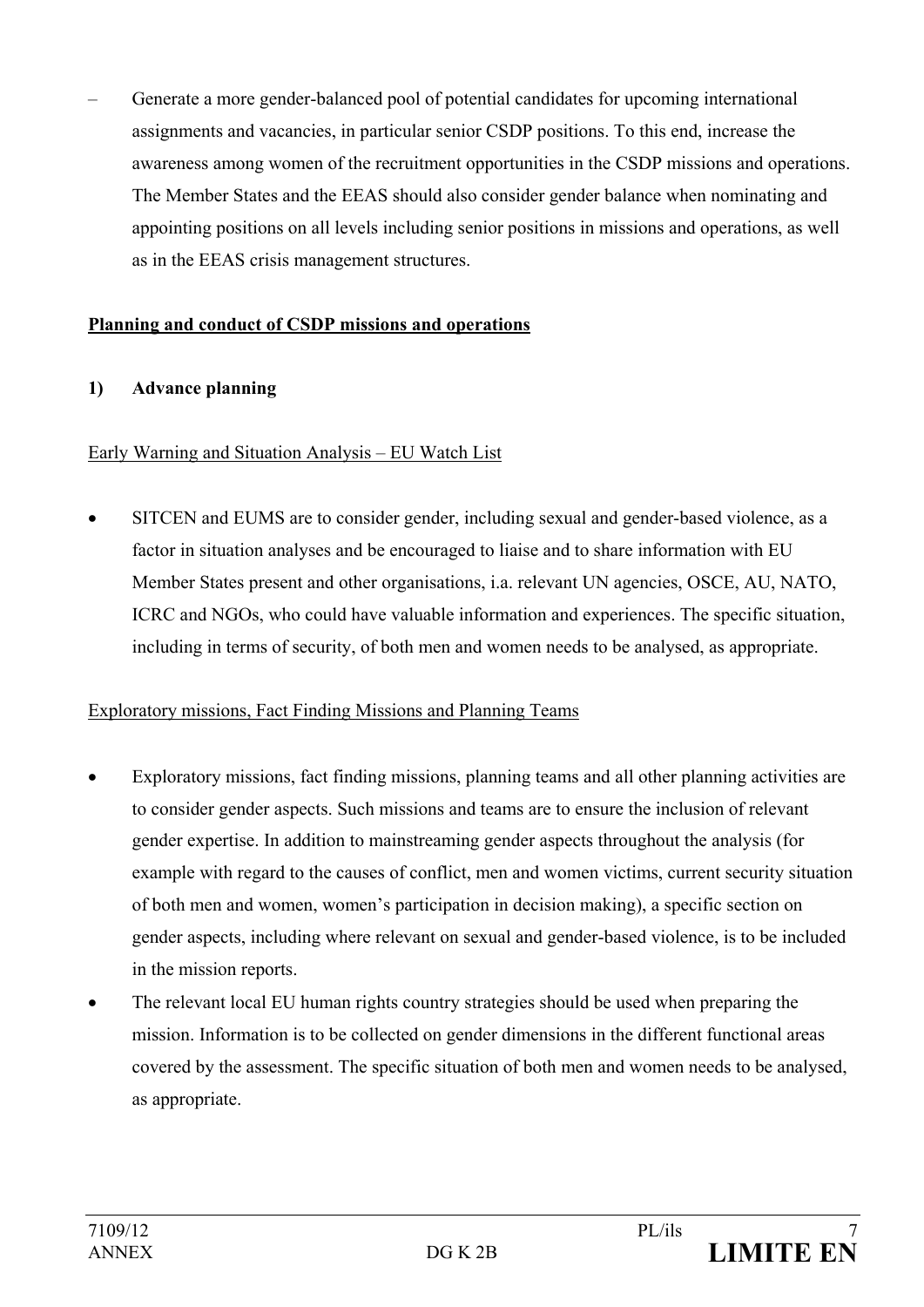• The fact finding missions and planning teams are to meet with local and international non-state actors promoting human rights and gender aspects in the area of operation, in order to assess the situation of both men and women and learn about their expectations. Meetings with both men and women in decision-making functions should be held.

## Crisis Management Concept/Strategic Options/Initiating Military Directive

- Situation assessments should draw from the wider expertise and information on gender, peace and security available in the EEAS in Brussels and the EU delegations, as well as in other organisations, i.a. relevant UN agencies. Situation assessments should include a summary of gender related aspects, including the possible threat of or the actual sexual and gender-based violence in the area of operation.
- Concepts should consider, as appropriate, integrating gender related aspects to the options, based on the assessments and means available.

## **2) Council Decision establishing a CSDP mission/operation – financial aspects**

- Council decisions establishing a CSDP mission or operation are to adequately consider gender aspects within the framework of the mission or operation mandate, including action against the possible threat of or actual sexual and gender based violence in the area of operation, when pertinent.
- Budgetary provisions for gender and human rights expertise and outreach activities are to be made, according to the mandate of the mission or operation, in order to raise awareness of these aspects and promote better commitment from the missions and operations.

# **3) Operational planning**

- Dedicated, adequately trained and skilled gender expertise in the EEAS crisis management structures, and throughout the operational planning process, is to be strengthened.
- The relevant EU policy documents on human rights and gender need to be continuously included among the key reference documents of all operational planning documents for CSDP missions and operations.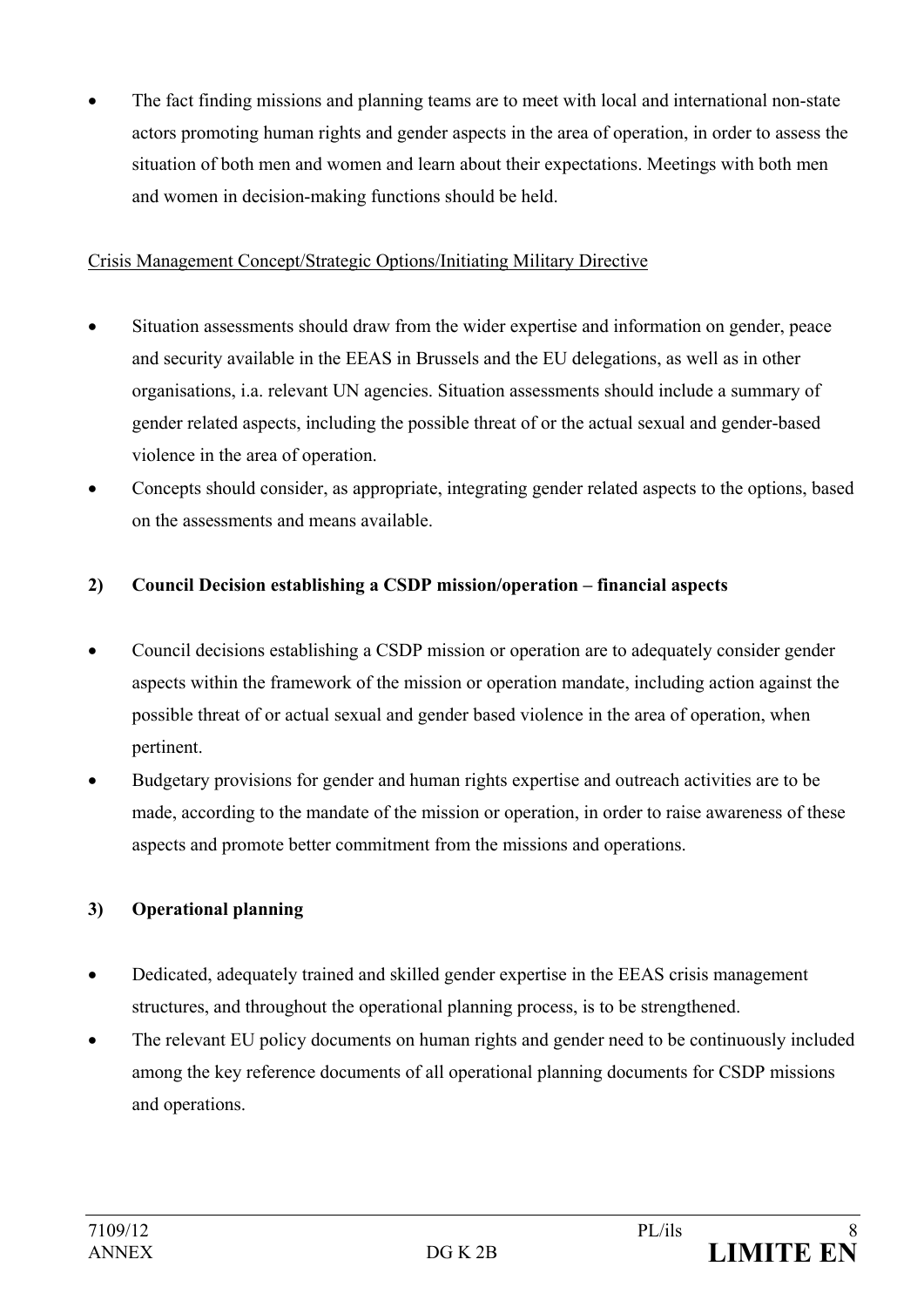## Concept of Operations – CONOPS

Where specific concerns and priorities have been identified in the Crisis Management Concept, the concept of operations is to address this by way of appropriate identification of related tasks, with a view to the three Ps (Protection, Prevention and Participation) and the humanitarian aspects. It should also consider the linking of the mission or operation to the wider EU policy objectives, programmes and presence in the host country, as well as take into consideration the activities of other key actors such as UN agencies and NGOs.

## Operation Plan – OPLAN

- The OPLAN is to consider gender aspects in the planning of the mission or operation tasks, as appropriate. It should also consider the linking of the mission or operation to the wider EU policy objectives, programmes and presence in the host country.
- In addition to operational activities, the OPLAN should give instruction to the ways gender aspects should be conducted in the mission or operation. Specifically, the OPLAN is to establish the position and responsibilities, as well as the objectives and envisaged results, of the gender advisor/focal point, as appropriate.
- With regard to mission or operation staff conduct, standards for CSDP personnel (based on the 'Generic Standards of Behaviour for ESDP Missions and Operations' (doc 8373/3/05)) are to be spelled out in the standard operating procedures and in the code of conduct that forms part of the OPLAN.
- A specific complaint mechanism and procedure should be set up. Where possible abuses in the mission or operation staff conduct have been encountered, mission and operation guidelines should also detail instructions on how to act further.
- The OPLAN is also to include requirements to report on gender related aspects, including on sexual and gender-based violence, within the mission or operation, as well as to the relevant structures in Brussels.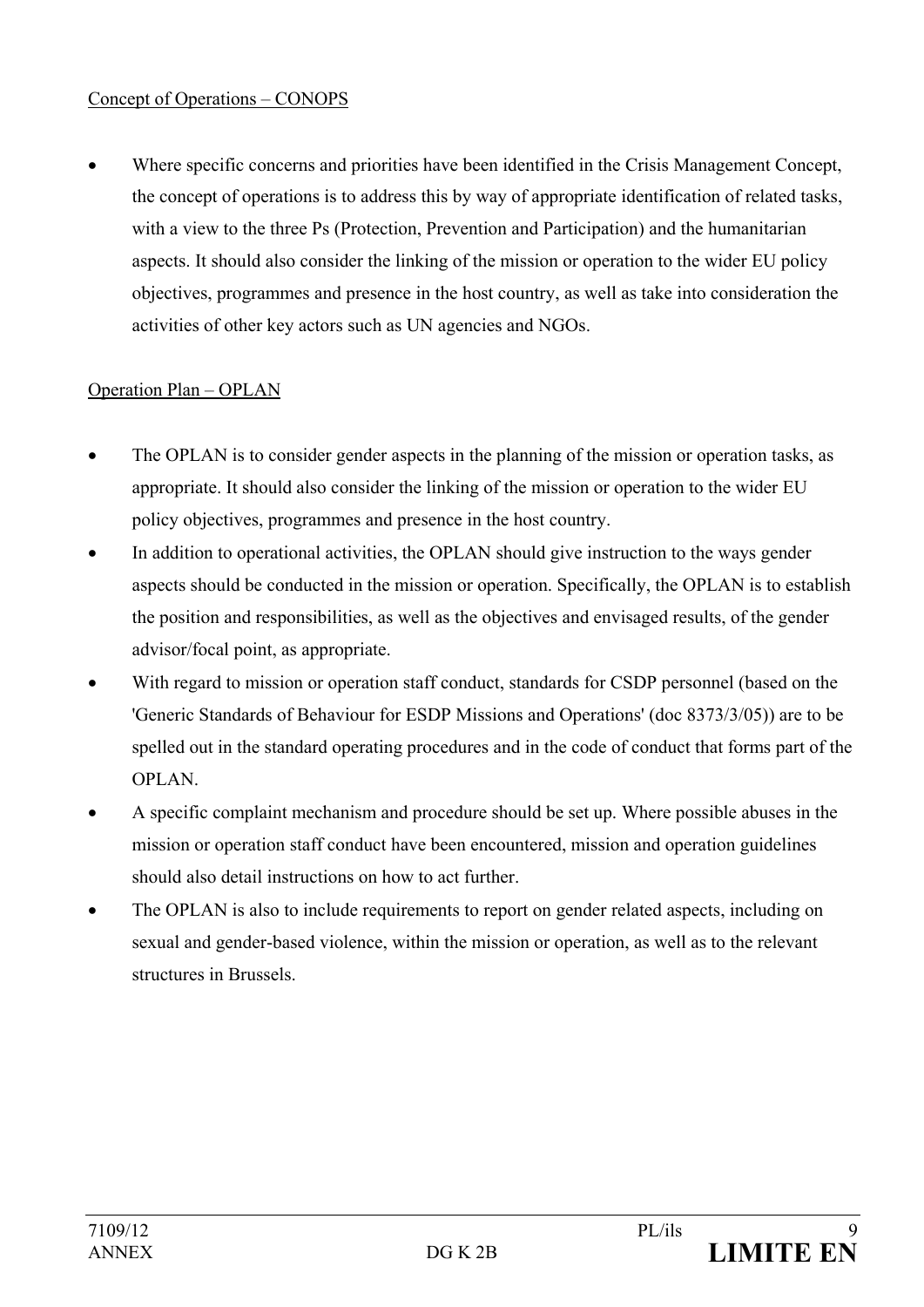#### **4) Force generation/Call for Contributions**

- All calls for contributions and invitations to Force Generation Conferences should include the following sentence: 'The EU strives for an improved gender balance in CSDP missions and operations, in conformity with UNSCR 1325. The European External Action Service (Head of Mission/Operation Commander) asks Contributing States and European Institutions to take this into account when offering contributions'. The call for contributions should also stress any specific needs related to gender aspects (e.g. the need for both men and women in border controls, male and female soldiers at check points, male and female personnel at field hospitals, male and female police and prisons officers, the need for both men and women in Civil-Military Co-operation (CIMIC), Psychological Operations (PSYOPS) and Human Intelligence (HUMINT) teams, as well as in normal patrols, for both male and female interpreters, etc).
- The gender balance in CSDP missions and operations should be improved, particularly in the components that have direct contact with the local population. Calls for contribution and force generation conferences are to specifically take this into account. While candidate selection will be based on qualifications, it is also to consider gender balance. To this end, a follow up of women's representation in CSDP missions and operations, has already been ensured, by i.a. sexdisaggregated data and statistics provided by the EU Member States participating in missions and operations. In this context, Member States are encouraged to further promote a better gender balance in all CSDP relevant areas. National good/best practices in this field should be shared.

## **5) Conduct of operations**

- The Chain of Command is to ensure gender mainstreaming and the implementation of more specific gender related tasks set out in the OPLAN and to consider how each component of the mission or operation is to take account of gender aspects, including with regard to the possible sexual and gender-based violence in the area of operation.
- Missions and operations should also co-ordinate their activities with the wider EU programmes in the host country and the efforts of EU delegations and EUSRs with regard to gender, peace and security.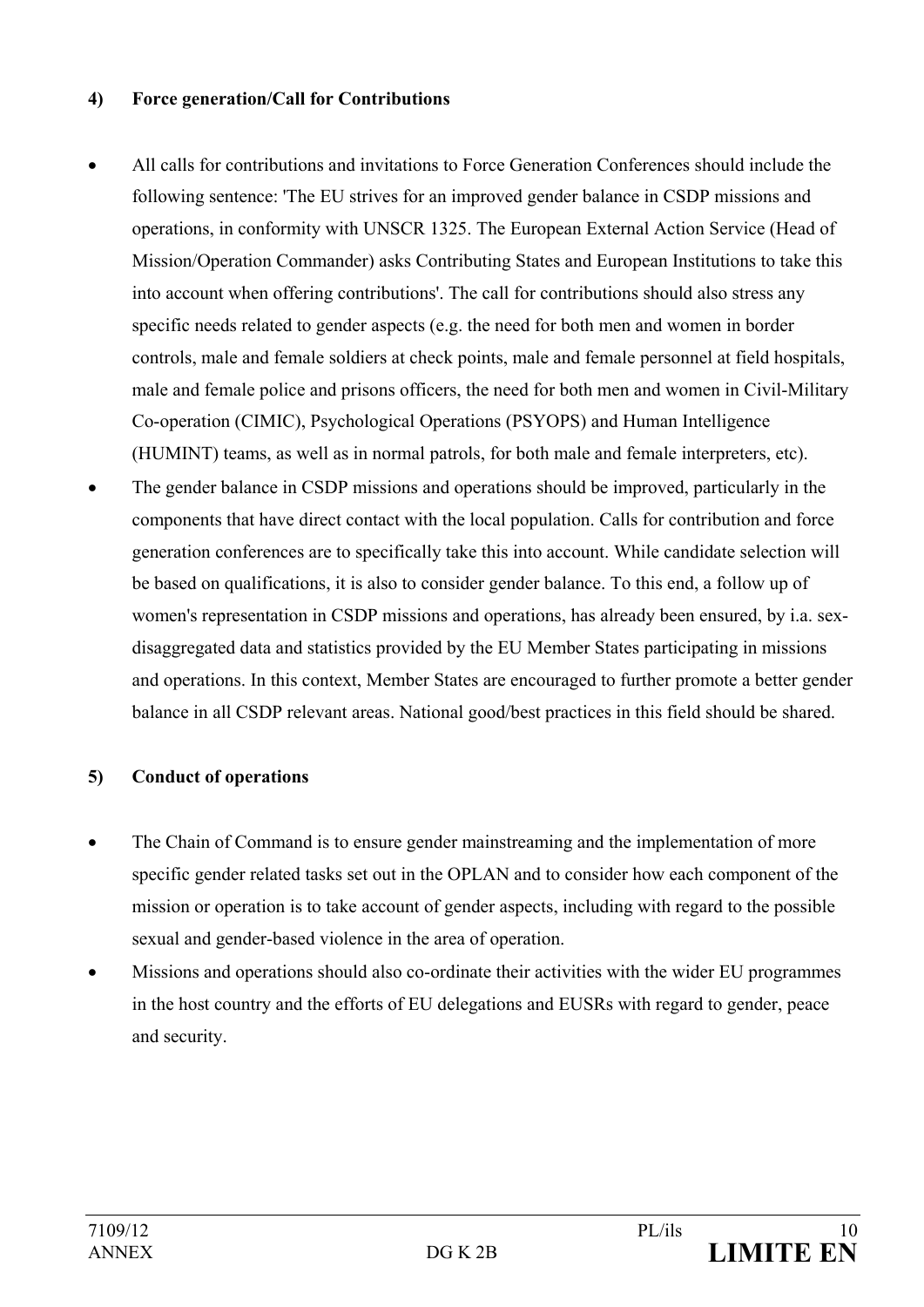- Gender expertise should be identified at all levels, including senior decision-making level, as early as possible in order to make the best use of the expertise during the detailed planning of the mission or operation.
- The gender adviser/focal point is to be strategically positioned in the organisation chart, close to the mission or operation management and taking part in strategic meetings, so as to give advice, as well as to have access to the necessary information that support to effective mainstreaming inside the mission or operation requires, and the backing to carry out the mainstreaming across different mission or operation components.
- Where the mission's or operation's size so allows, it is advisable to nominate gender focal points also in the mission's or operation's different components to support the mainstreaming. Moreover, the missions and operations could consider setting up multi-disciplinary teams/task forces within the missions or operations to support the work on gender and human rights. Nomination of male gender focal points or including senior male staff in the relevant teams/task forces should be sought in order to increase efforts to engage men through training and mentoring.
- A gender perspective is to be integrated into policies, programmes and projects of the mission or operation, and when conducting different out-reach projects to the local community, monitoring and data collection. Mission or operation planning processes, reporting systems and progress indicators should take into account relevant gender aspects.
- A gender perspective is to be integrated into the information strategy of the mission or operation. In particular, media material and press releases can be made more gender sensitive and the missions and operations should use their websites and other communications tools to promote a gender perspective.

# Reporting

It is important to ensure that all operation or mission components report systematically on gender aspects as part of their general reporting, in line with instructions from the Chain of Command. Human rights/gender reporting in the case of military operations may include debriefings from CIMIC/outreach teams. The internal and external reporting requirements regarding gender aspects are to be made explicit in the OPLAN, to the extent possible making the link to the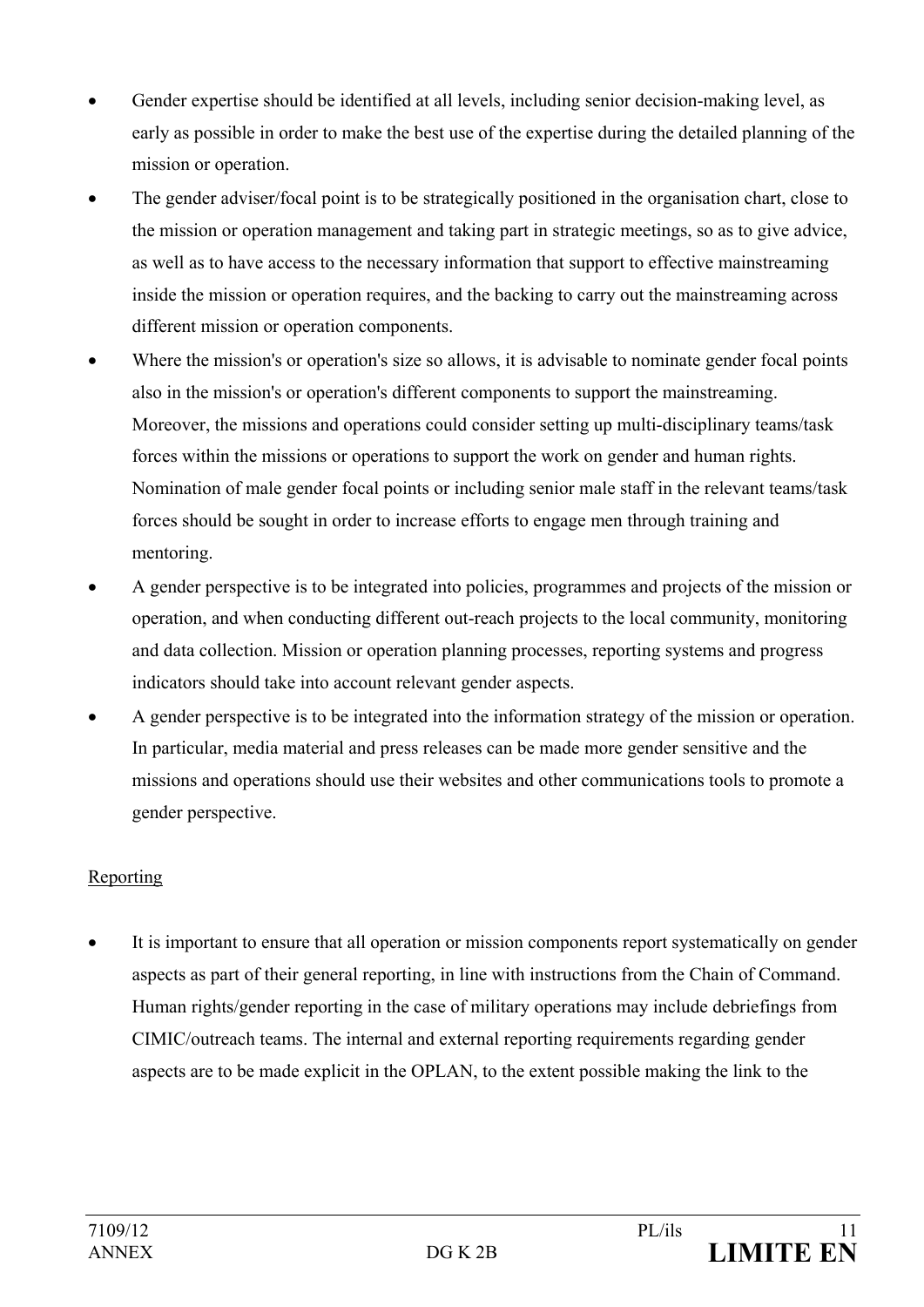relevant EU indicators on women, peace and security and, as soon as they are approved, the UN indicators on women, peace and security. Specific thematic reports should be produced at least once a year, as appropriate.

- The reports should include information on consultations with local and international non-state actors promoting human rights and gender equality. Reporting is also to include a reference to achievements with regard to gender equality of the local counterparts (police, military, local authorities, etc.) when it is a part of the mandate of the mission or operation.
- Gender advisers should be able to communicate on specific gender aspects directly with appropriate structures within the EEAS and the Commission services, in accordance with the directions of the mission's or operation's Chain of Command.
- Missions and operations and their gender advisers/focal points rely on EEAS services for support on issues related to gender, peace and security. Mechanisms providing updated volumes of best practices (i.a. guidelines, checklists, toolkits, resource libraries) should be developed by the EEAS and the relevant European Commission services.
- The HoMs or Commanders are to cover mission-specific gender aspects in their regular briefings to the relevant Council committees and working groups and EEAS bodies. Gender advisers of the missions and operations will continue to be invited to brief the relevant Council committees and working groups and EEAS bodies as deemed useful.

## Reviews

- Gender aspects are to be included in the regular mission and operation reviews. This is to be done systematically and not only when problems have occurred.
- Standards of behaviour are to be included in the regular mission and operation reviews.
- The CSDP missions and operations further impact on the situation of men and women in the area of operation is to be assessed.
- The contribution of gender mainstreaming to the effectiveness of the CSDP mission or operation is to be assessed.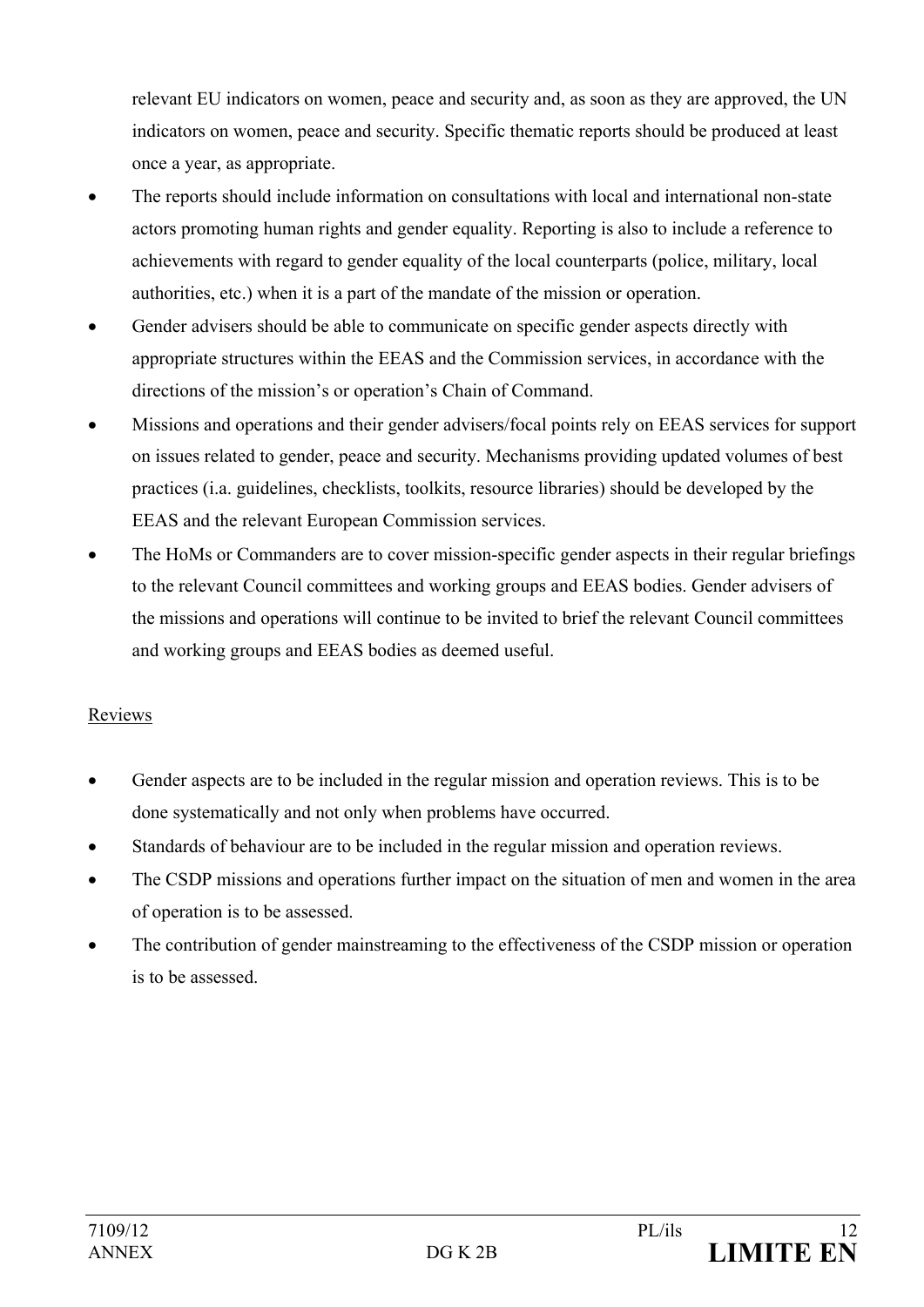#### Supervision and disciplinary matters

- In line with the Generic Standards of Behaviour, all CSDP missions and operations are to have clear and appropriate provisions for the handling of gender-related complaints, including sexual assault and sexual harassment. The HoMs/Commanders must ensure that their personnel are aware of complaint procedures. The officer to whom the complaints are to be reported should not be the same person as the gender adviser.
- HoMs and Commanders are responsible to ensure that breaches of the agreed standards of behaviour are reported within the EU Chain of Command responsible for appropriate action. Statistics of breaches of the standards of behaviour should be compiled.

# *CSDP missions' and operations' contacts with key partners including local and international non-state actors promoting human rights and gender equality*

- The missions and operations should co-operate with the national and local authorities and civil society in order to promote the importance of gender equality, including the fight against sexual and gender-based violence, as appropriate.
- The mission or operation can play a supportive role towards local human rights or women's organisations. Exchange of information, consultations, and common events and projects can be mutually beneficial. Representatives of these organisations can for example be invited to trainings organised by the mission or operation.
- The missions and operations are to ensure that they solicit and incorporate the views of both men and women and local human rights groups working on gender issues in order to promote their participation. These groups are to be consulted on wider issues of peace and security. Regular meetings, such as 'Open Days' (as implemented by CSDP missions and operations in the autumn of 2010) are to be encouraged.
- Where the CSDP mission or operation is involved in mediation processes and peace negotiations, the equal and full participation of both men and women as well as the inclusion of a gender perspective throughout these processes are to be encouraged, in line with the 2009 'Concept on Strengthening EU Mediation and Dialogue Capacities', adopted by the Council, and with reference to the UN General Assembly resolution on Strengthening the role of mediation in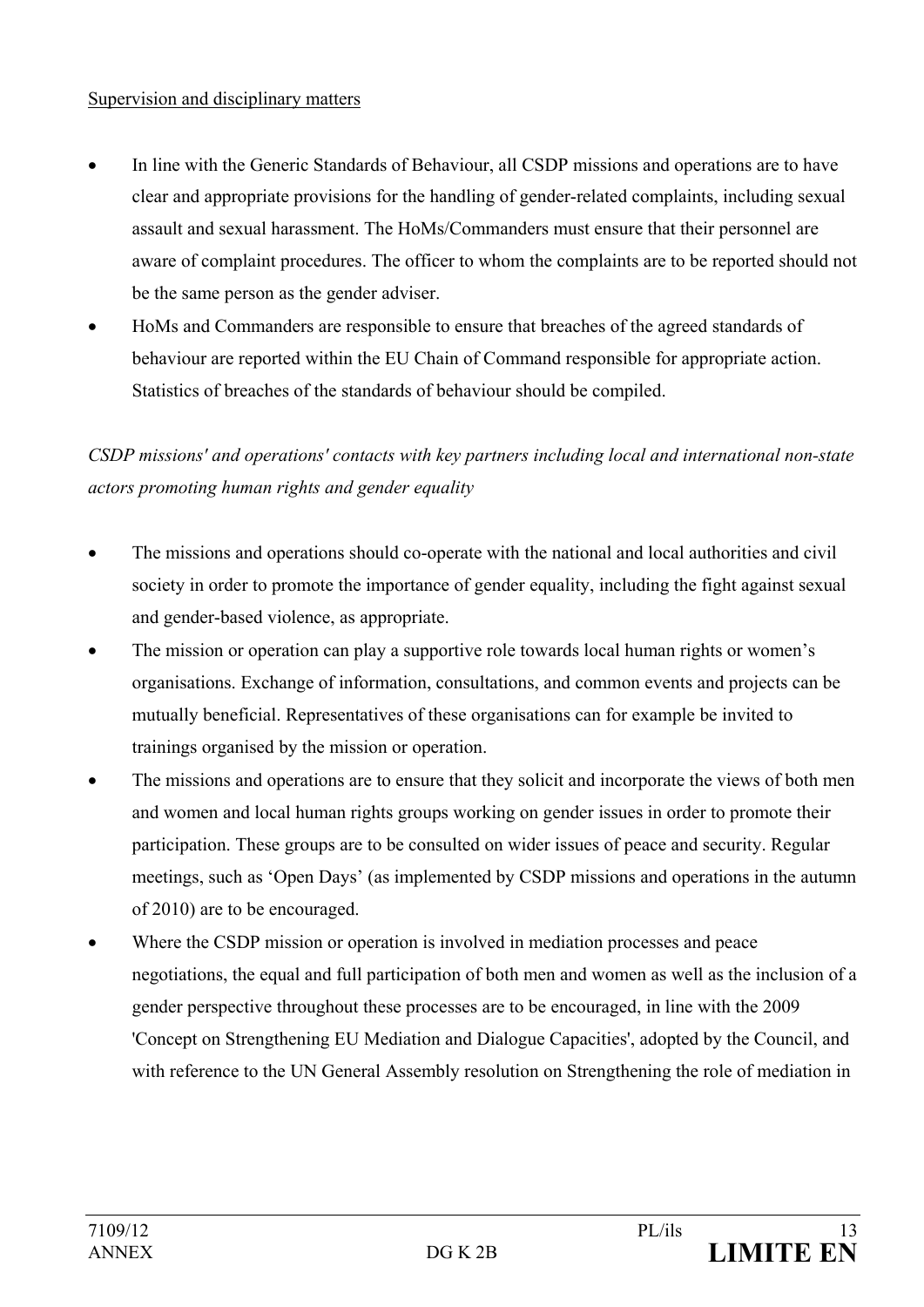the peaceful settlement of disputes, conflict prevention and resolution (17 June 2011). In accordance with their mandate, the missions and operations could support national authorities in developing national action plans or other methods of implementing relevant UNSCRs.

The missions and operations are to stress the importance of gender mainstreaming and actions against sexual and gender-based violence as well as women's participation and encourage local authorities to implement gender sensitive policies, depending on the mandate. It has proved useful to seek to build this commitment at different levels, including through diplomatic/political dialogue tools, and to identify committed individuals that visibly support the mission's or operation's action on human rights and gender.

## Measures to protect civilians affected by conflict

- In the area of a CSDP mission or operation the EU is to systematically call on all parties to take special measures to protect civilians, in particular women and girls but also men and boys, from sexual and gender-based violence, particularly rape and other forms of sexual abuse and exploitation, forced labour, trafficking and all other forms of violence in situations of armed conflict and post-conflict environments.
- The mission or operation is also to promote co-ordination between the different actors present, in order to enhance the effectiveness of the protection.
- The missions and operations are to collect information on sexual and gender-based violence in armed conflict and report to headquarters. Relevant information should be made available, by the EU, to the UN Secretary-General Special Representative on Sexual Violence in Conflict, and the ICC, as appropriate.
- Specific guidance to CSDP missions and operations on sexual and gender-based violence, including on the relevant monitoring and reporting, should be made available.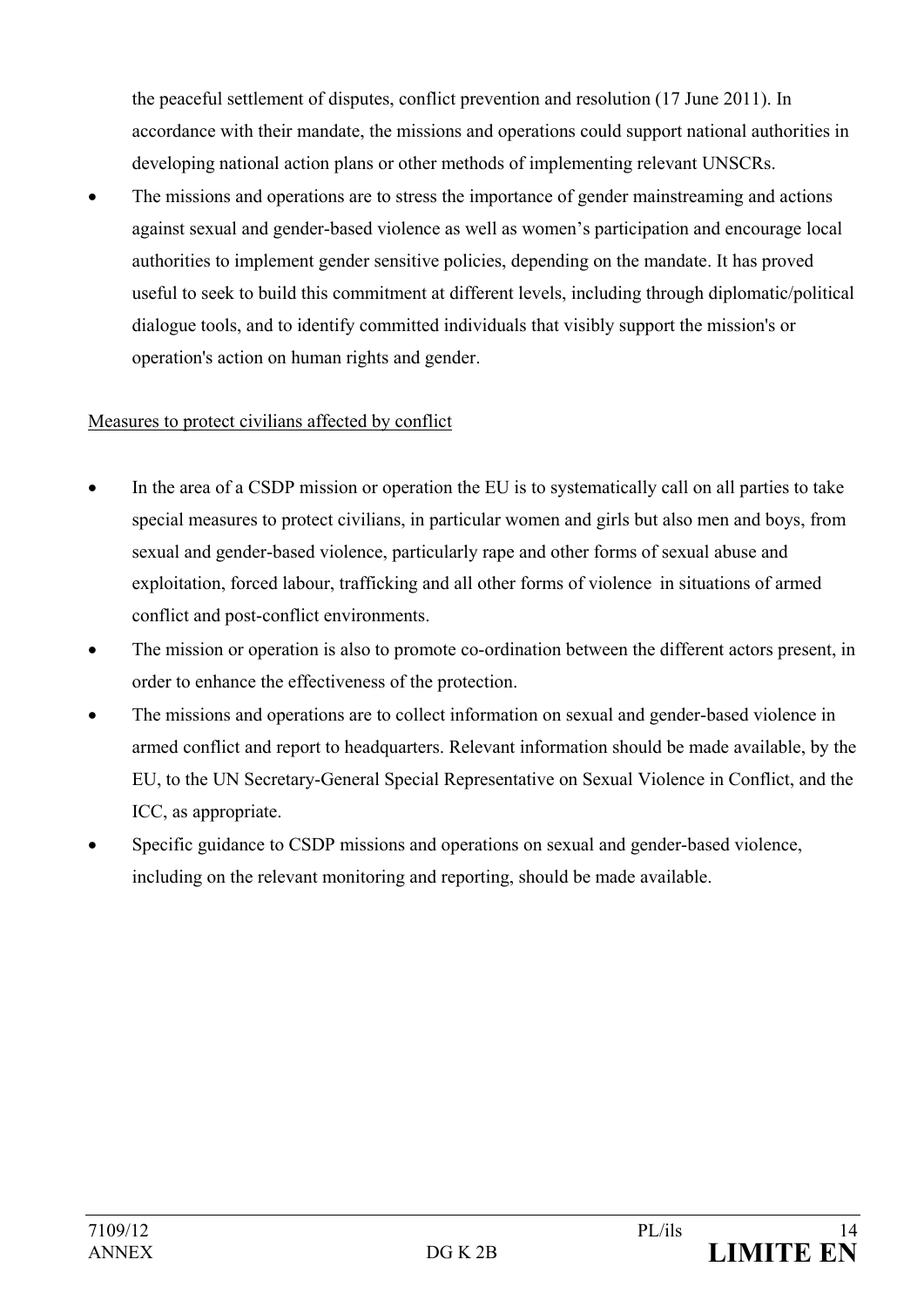# Training

- In addition to regular training the HoM/the Operation Commander should, before taking up his/her duties, be briefed by the relevant EEAS (and European Commission) services on the EU gender policies and tools, and training on gender aspects for HoMs and Commanders already deployed in a mission or operation should be conducted on a regular basis.
- Pre-deployment training is to include gender, and relevant UNSCRs training, using as a minimum the concept containing standard training elements on gender in the context of CSDP. The CSDP training activities under the responsibility of the European Security and Defence College (ESDC) should continue to reflect the gender perspective. The EU Member States are encouraged to use the ESDC Internet-based Distance Learning course on gender aspects.
- During ongoing missions and operations, mission and operation personnel are to receive training with a strong and sufficiently long component on gender aspects, including on sexual and gender based violence, where relevant. In-mission training is also to ensure full information on and adherence to the Generic Standards of Behaviour for CSDP missions and operations as well as emphasize zero tolerance for abuse or misconduct.
- An increased participation of women in the missions and operations training activities for the local population is to be encouraged.
- Contracted personnel, in addition to receiving in-mission training, should be invited to participate in the human rights and gender trainings organised by the EEAS.
- Training of local staff should take into account relevant gender aspects.

## **6) Lessons identified**

- Gender mainstreaming and implementation of relevant UNSCRs is to be included (and evaluated) as a specific item in the lessons processes.
- Networking among the gender advisers on the ground is to be further encouraged (i a through mailing lists, or in the format of networking meetings) to exchange good practices and lessons from all missions and operations, whilst fully respecting the Chain of Command of each mission and operation. The EEAS is to continuously facilitate and contribute to these efforts, as appropriate.